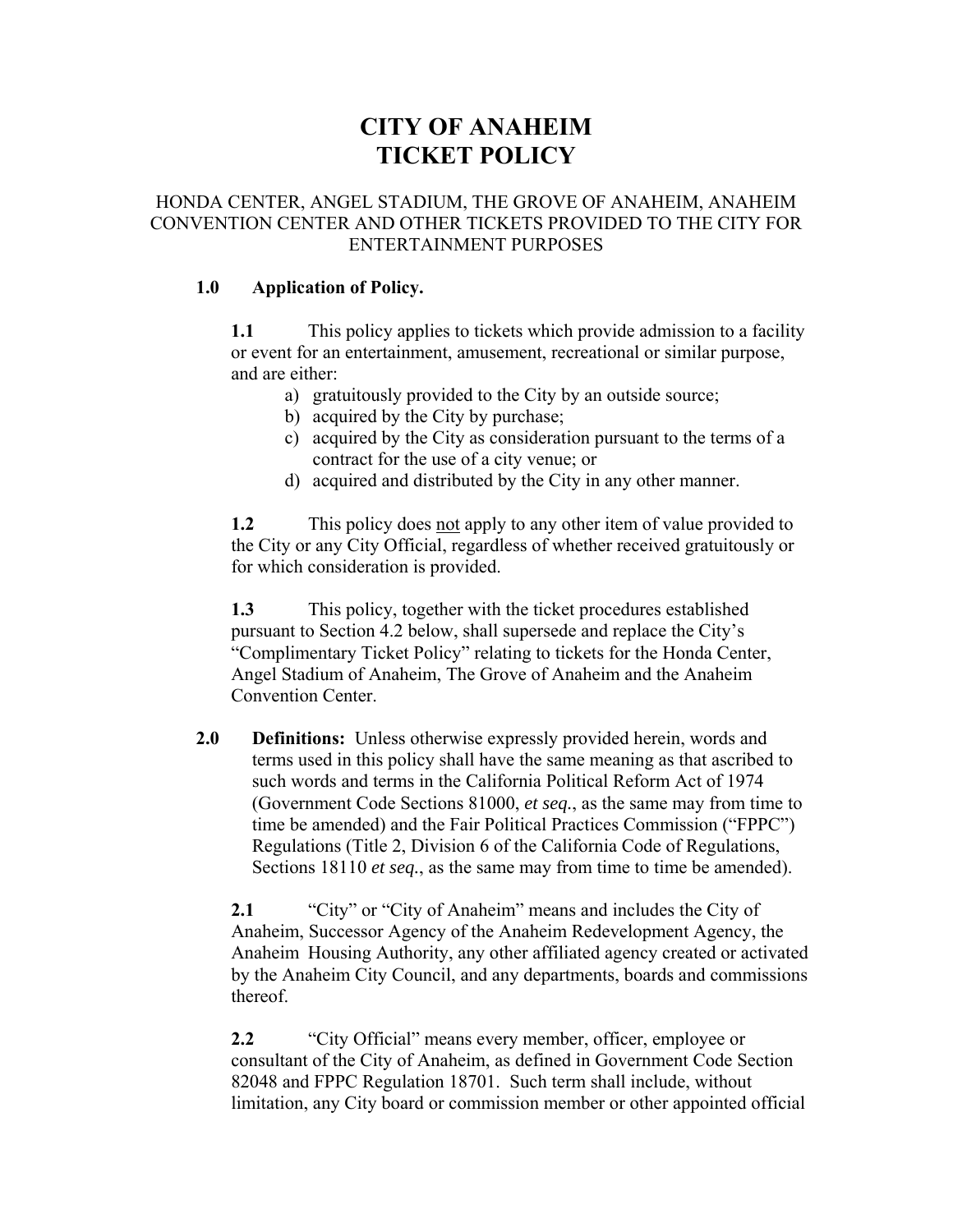or employee required to file an annual Statement of Economic Interests (FPPC Form 700).

**2.3** "City Venue" means and includes the Anaheim Convention Center, Angel Stadium of Anaheim, the Honda Center, the Grove of Anaheim, or any other facility owned, controlled or operated by the City of Anaheim.

**2.4** "Fair Value" means a ticket or pass that does not have a face value indicated, or has a face value that is not available to the general public, is the price at which the ticket or pass would otherwise be offered for sale to the general public by the operator of the venue or host of the event who offers the ticket for public sale. Where the price indicated on the ticket does not reflect the actual cost for a ticket in a luxury box or suite, the face value is determined by dividing the total cost of the box or suite by the number of tickets available for that box or suite.

**2.5** "Immediate family" means and includes a spouse and dependent children.

**2.6** "Ticket" means and includes any form of admission privilege to a facility, event, show or performance.

# **3.0 General Provisions.**

**3.1** No Right to Tickets: The use of complimentary tickets is a privilege extended by the City and not the right of any person to which the privilege may from time to time be extended.

**3.2** Limitation on Transfer of Tickets: Tickets distributed to a City Official pursuant to this policy shall not be transferred to any other person, except to members of such City Official's immediate family solely for their personal use.

**3.3** Prohibition Against Sale of or Receiving Reimbursement for Tickets: No person who receives a ticket pursuant to this policy shall sell or receive reimbursement for the value of such ticket.

**3.4** No Disproportionate Use: The disproportionate use of tickets by a City Official is prohibited.

# **4.0 Ticket Administrator.**

**4.1** The City Manager shall be the Ticket Administrator for purposes of implementing the provisions of this policy.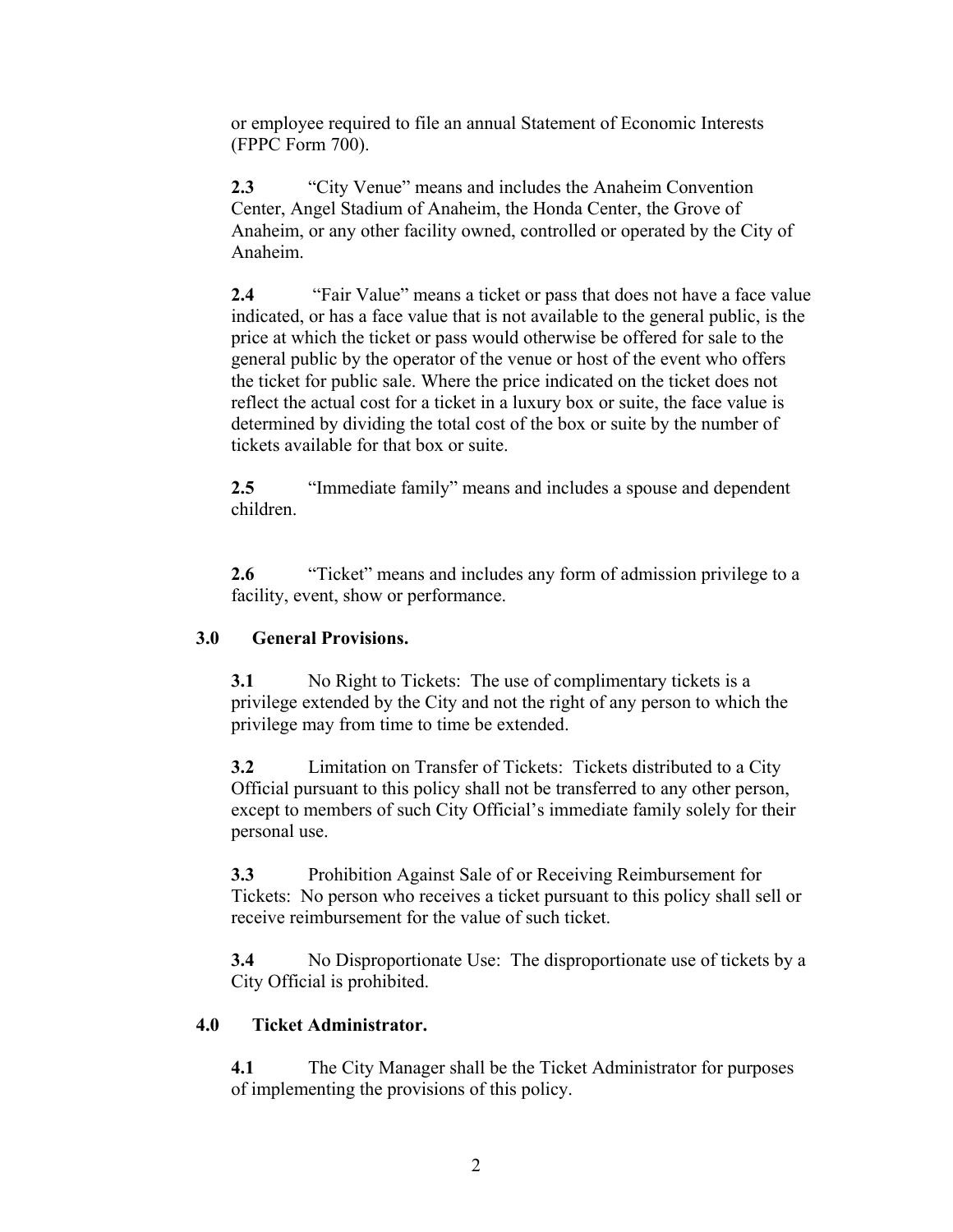**4.2** The Ticket Administrator shall have the authority, in his or her sole discretion, to establish procedures for the distribution of tickets in accordance with this policy. All requests for tickets which fall within the scope of this policy shall be made in accordance with the procedures established by the Ticket Administrator.

**4.3** The Ticket Administrator shall determine the face value, or if there is no face value, the fair value, of tickets distributed by the City for purposes of Sections 5.1, 5.2 and 7.1, subparagraph d), of this policy.

**4.4** The Ticket Administrator, in his or her sole discretion, may revoke or suspend the ticket privileges of any person who violates any provision of this policy or the procedures established by the Ticket Administrator for the distribution of tickets in accordance with this policy.

**5.0 Conditions Under Which Tickets May be Distributed**: Subject to the provisions of this policy, complimentary tickets may be distributed to City Officials under the following conditions:

**5.1** The City Official Reimburses the City for the face or fair value of the ticket(s), whichever is applicable.

- a) Reimbursement shall be made at the time the ticket(s) is/are distributed to the City Official.
- b) The Ticket Administrator shall, in his or her sole discretion, determine which event tickets, if any, shall be available under this section.

**5.2** The City Official treats the ticket(s) as income consistent with applicable federal and state income tax laws.

**5.3** The City Official uses, or behests, such ticket(s) for one or more of the following public purposes:

- a) Performance of a ceremonial role or function representing the City at the event, for which the City Official may receive enough tickets for the City Official and each member of his or her immediate family.
- b) The job duties of the City Official require his or her attendance at the event, for which the City Official may receive enough tickets for the City Official and each member of his or her immediate family.
- c) Economic or business development purposes on behalf of the City.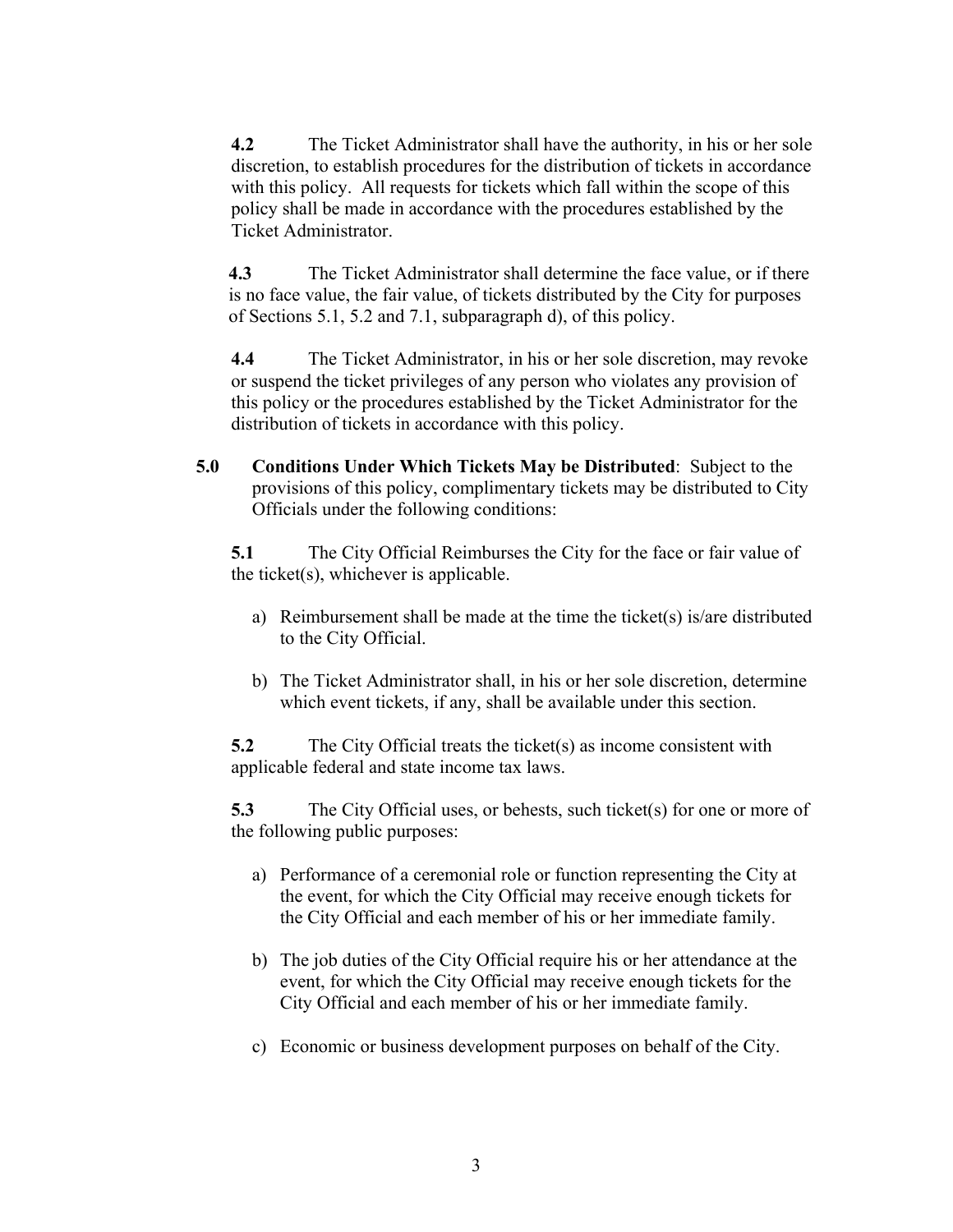- d) Intergovernmental relations purposes, including but not limited to attendance at an event with or by elected or appointed public officials from other jurisdictions, their staff members and their guests.
- e) Attracting or rewarding volunteer public service.
- f) Supporting and/or showing appreciation for programs or services rendered by non-profit organizations benefiting Anaheim residents.
- g) Encouraging or rewarding significant academic, athletic, or public service achievements by Anaheim students, residents or businesses.
- h) Attracting and retaining highly qualified employees in City service, for which such employee may receive no more than four (4) tickets per event.
- i) As special recognition or reward for meritorious service by a City employee, for which such employee may receive no more than four (4) tickets per event.
- j) For use in connection with a City employee competition or drawing, for which there shall be made available no more than (4) tickets per event.
- k) Recognition of contributions made to the City by former City Council Members or City Executive Managers, for which such former City Council Member or Executive Manager may receive no more than (4) tickets per event.

# **6.0 Tickets Distributed at the Behest of a City Official.**

**6.1** Only the following City Officials shall have authority to behest tickets: City Council Members, the City Manager, the Assistant City Manager, the Deputy City Manager and Department Heads.

**6.2** Tickets shall be distributed at the behest of a City Official only for one or more public purposes set forth in Section 5.3 above.

**6.3** If tickets are distributed at the behest of a City Official, such City Official shall not use one of the tickets so distributed to attend the event.

#### **7.0 Disclosure Requirements.**

**7.1** Tickets distributed by the City to any City Official either i) which the City Official treats as income pursuant to Section 5.2 above, or ii) for one or more public purposes described in Section 5.3 above, shall be posted on a